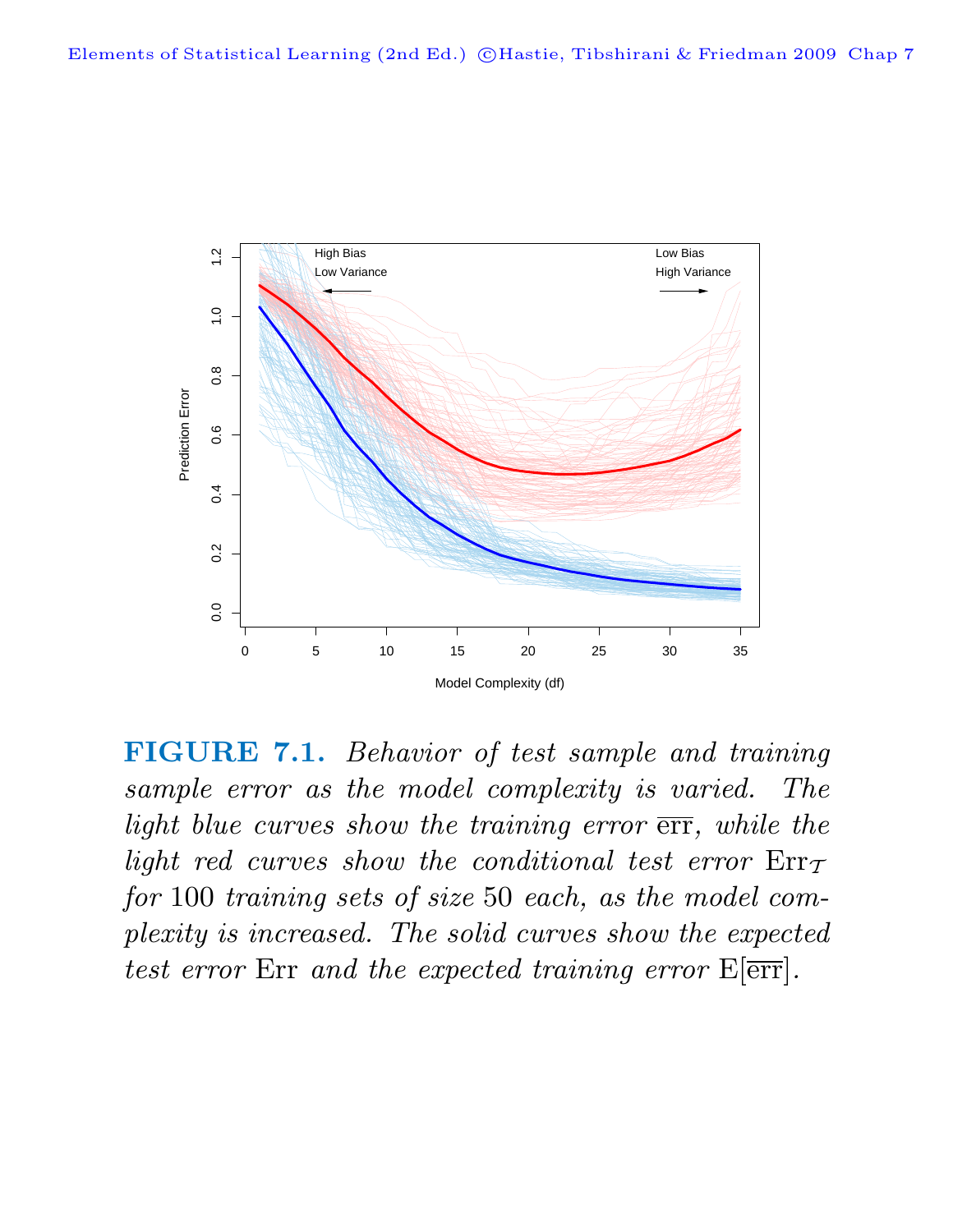

**FIGURE 7.2.** Schematic of the behavior of bias and variance. The model space is the set of all possible predictions from the model, with the "closest fit" labeled with a black dot. The model bias from the truth is shown, along with the variance, indicated by the large yellow circle centered at the black dot labeled "closest fit in population." A shrunken or regularized fit is also shown, having additional estimation bias, but smaller prediction error due to its decreased variance.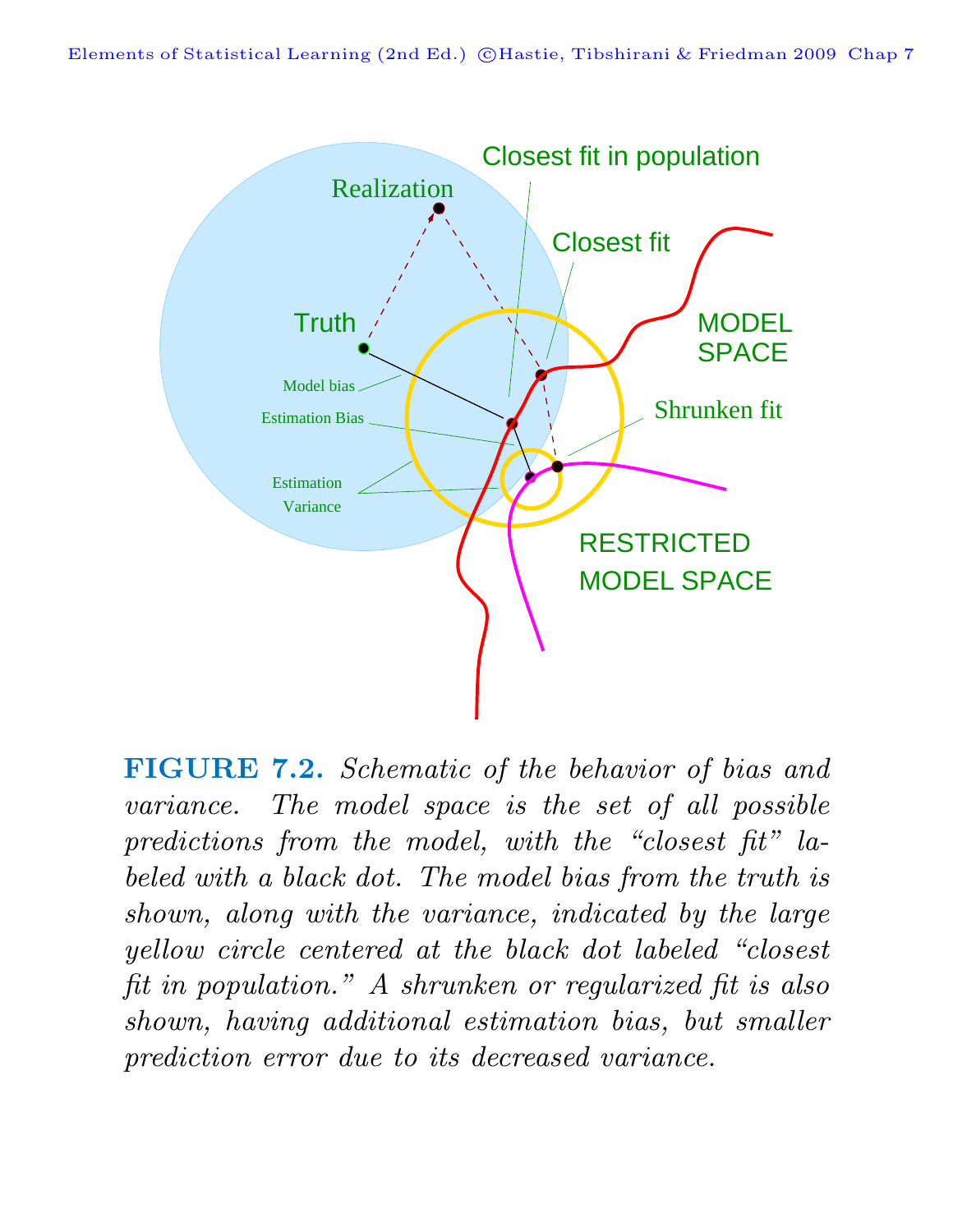

**FIGURE 7.3.** Expected prediction error (orange), squared bias (green) and variance (blue) for a simulated example. The top row is regression with squared error loss; the bottom row is classification with  $0-1$  loss. The models are k-nearest neighbors (left) and best subset regression of size p (right). The variance and bias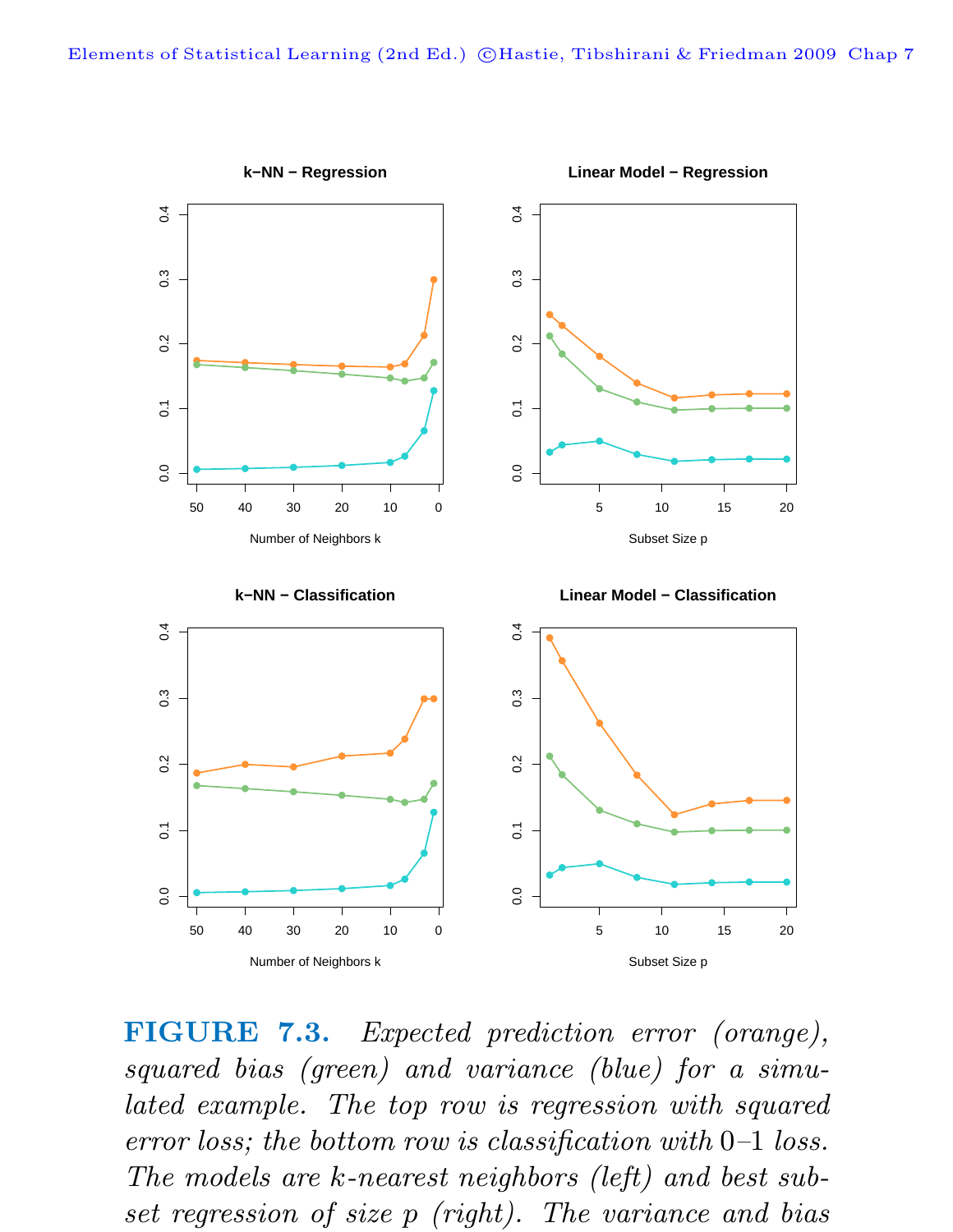

**FIGURE 7.4.** AIC used for model selection for the phoneme recognition example of Section 5.2.3. The logistic regression coefficient function  $\beta(f) = \sum_{m=1}^{M} h_m(f) \theta_m$  is modeled as an expansion in M spline basis functions. In the left panel we see the AIC statistic used to estimate  $Err_{\text{in}}$  using log-likelihood loss. Included is an estimate of Err based on an independent test sample. It does well except for the extremely over-parametrized case  $(M = 256$  parameters for  $N = 1000$  observations). In the right panel the same is done for  $0-1$  loss. Although the AIC formula does not strictly apply here, it does a reasonable job in this case.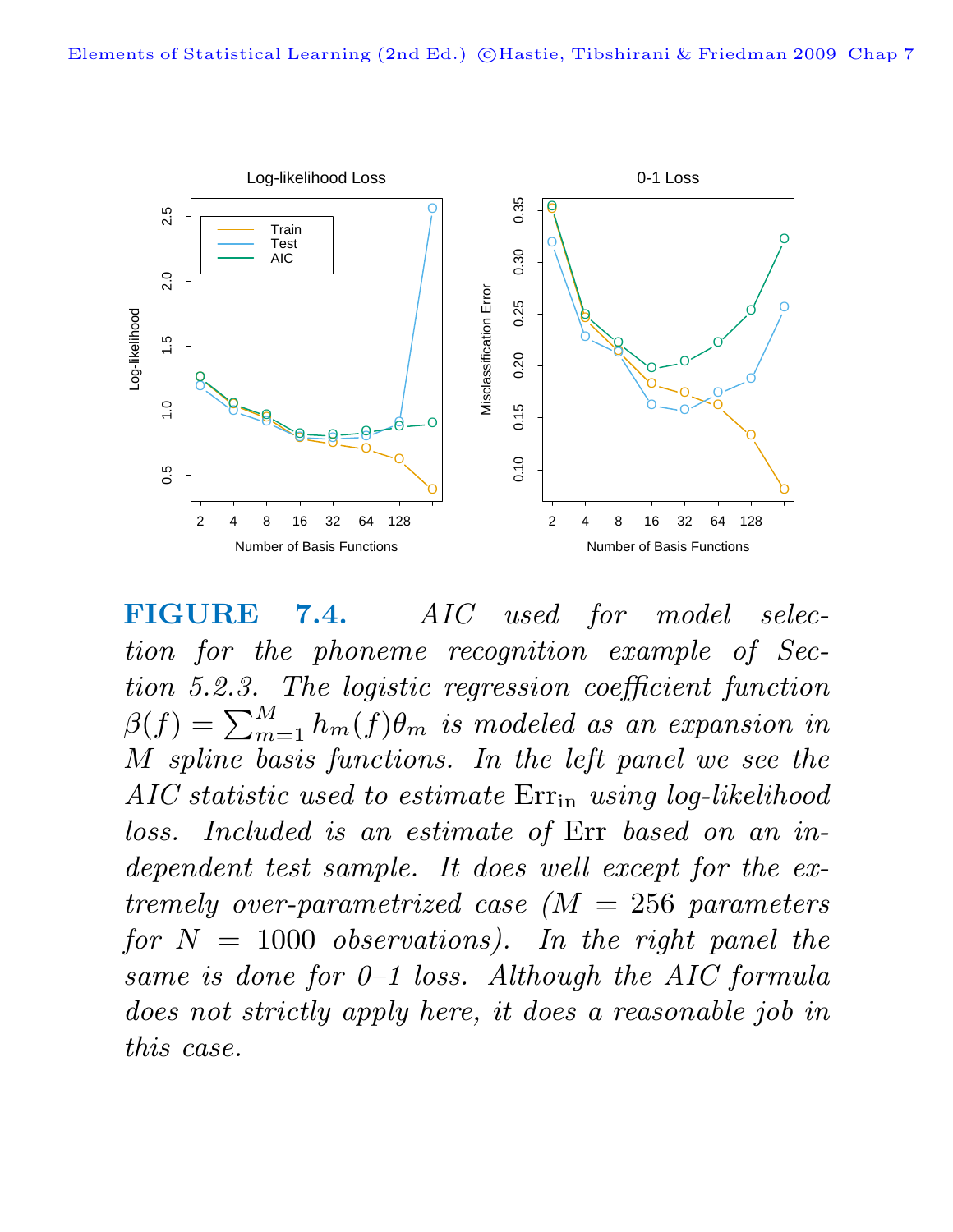

**FIGURE 7.5.** The solid curve is the function sin(50x) for  $x \in [0,1]$ . The green (solid) and blue (hollow) points illustrate how the associated indicator function  $I(\sin(\alpha x) > 0)$  can shatter (separate) an arbitrarily large number of points by choosing an appropriately high frequency  $\alpha$ .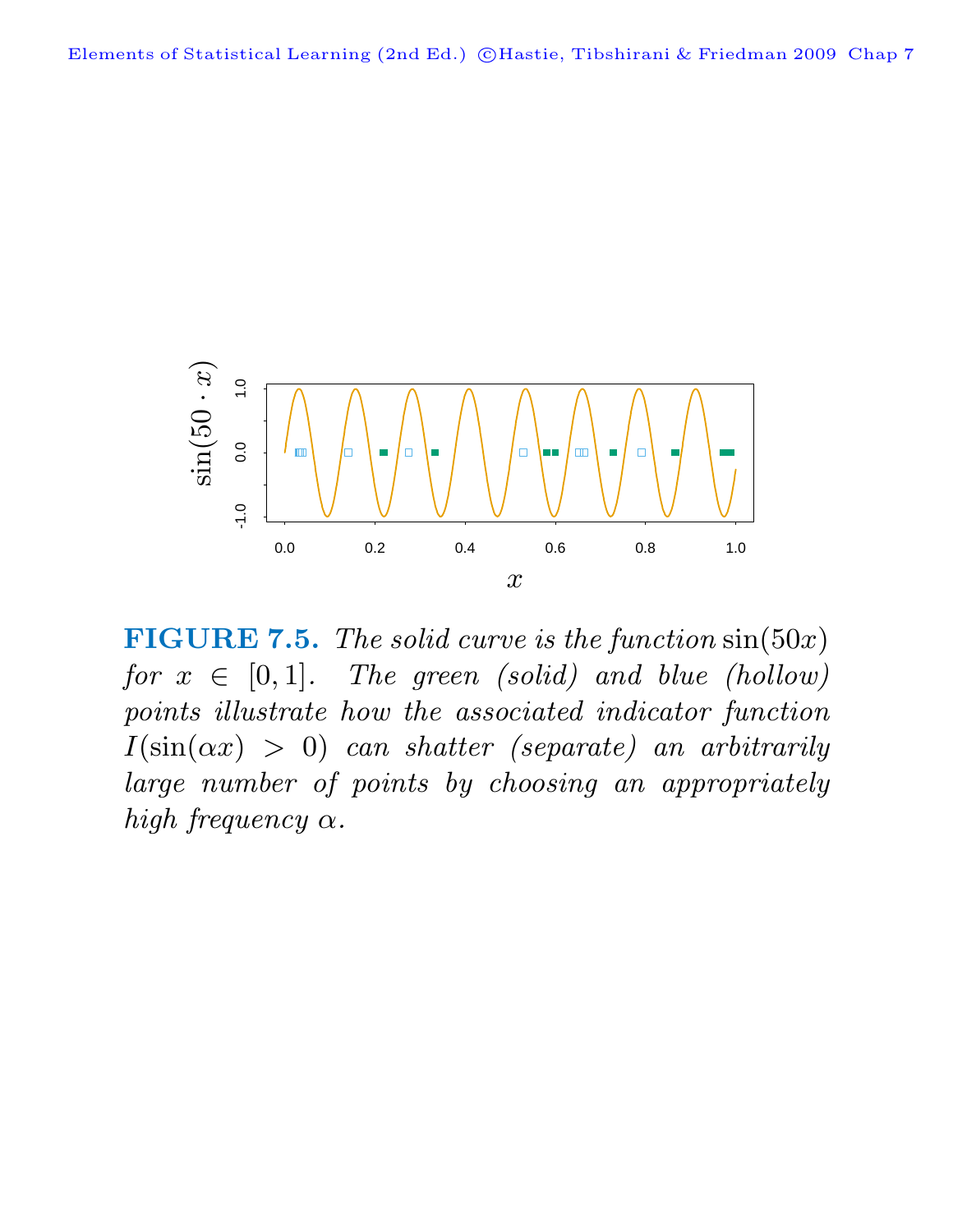

**FIGURE 7.6.** The first three panels show that the class of lines in the plane can shatter three points. The last panel shows that this class cannot shatter four points, as no line will put the hollow points on one side and the solid points on the other. Hence the VC dimension of the class of straight lines in the plane is three. Note that a class of nonlinear curves could shatter four points, and hence has VC dimension greater than three.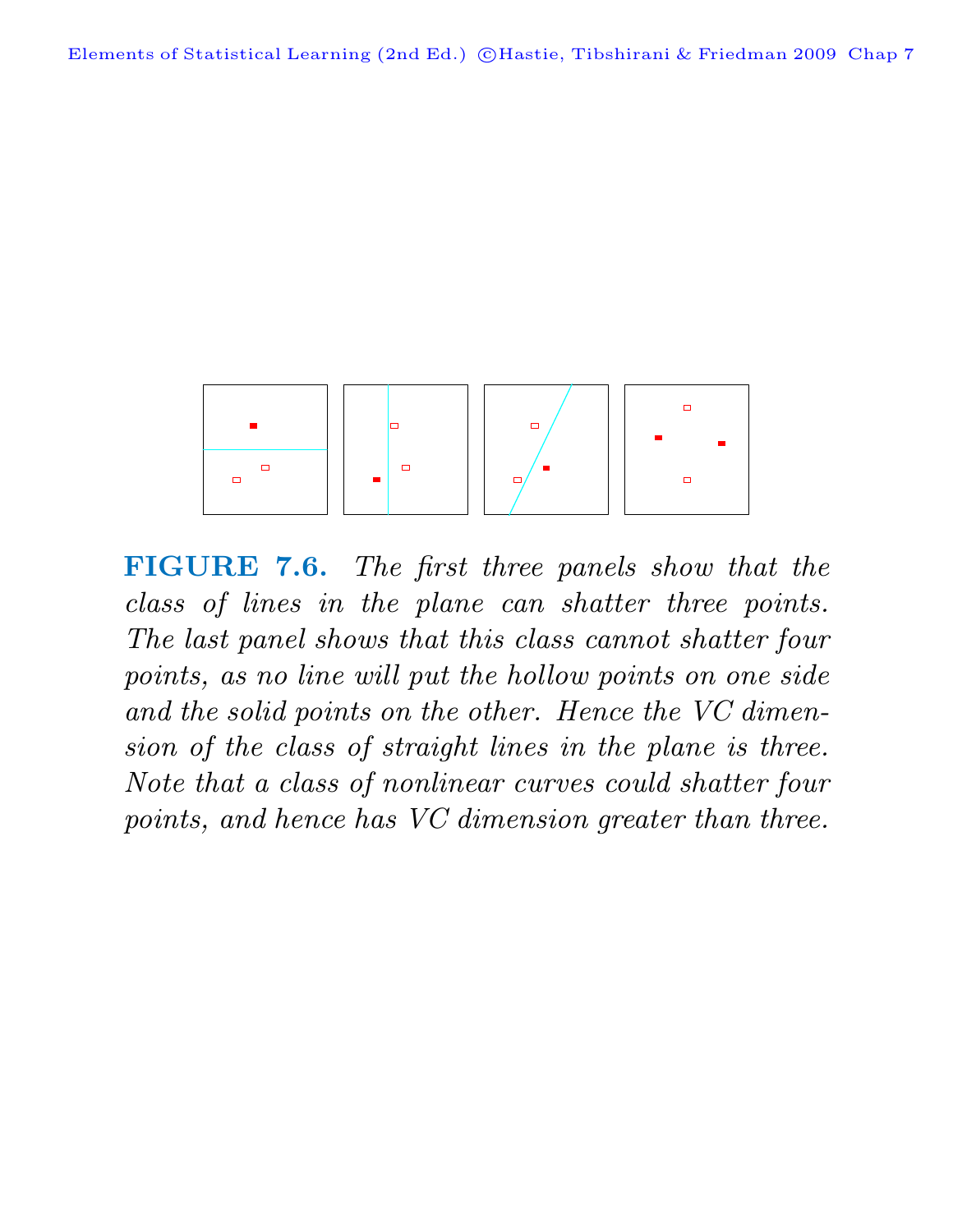

**FIGURE 7.7.** Boxplots show the distribution of the relative error  $100\times[\text{Err}_{\mathcal{T}}(\hat{\alpha})-\text{min}_{\alpha}\text{Err}_{\mathcal{T}}(\alpha)]/[\text{max}_{\alpha}\text{Err}_{\mathcal{T}}(\alpha)-\text{min}_{\alpha}\text{Err}_{\mathcal{T}}(\alpha)]$ over the four scenarios of Figure 7.3. This is the error in using the chosen model relative to the best model. There are 100 training sets each of size 80 represented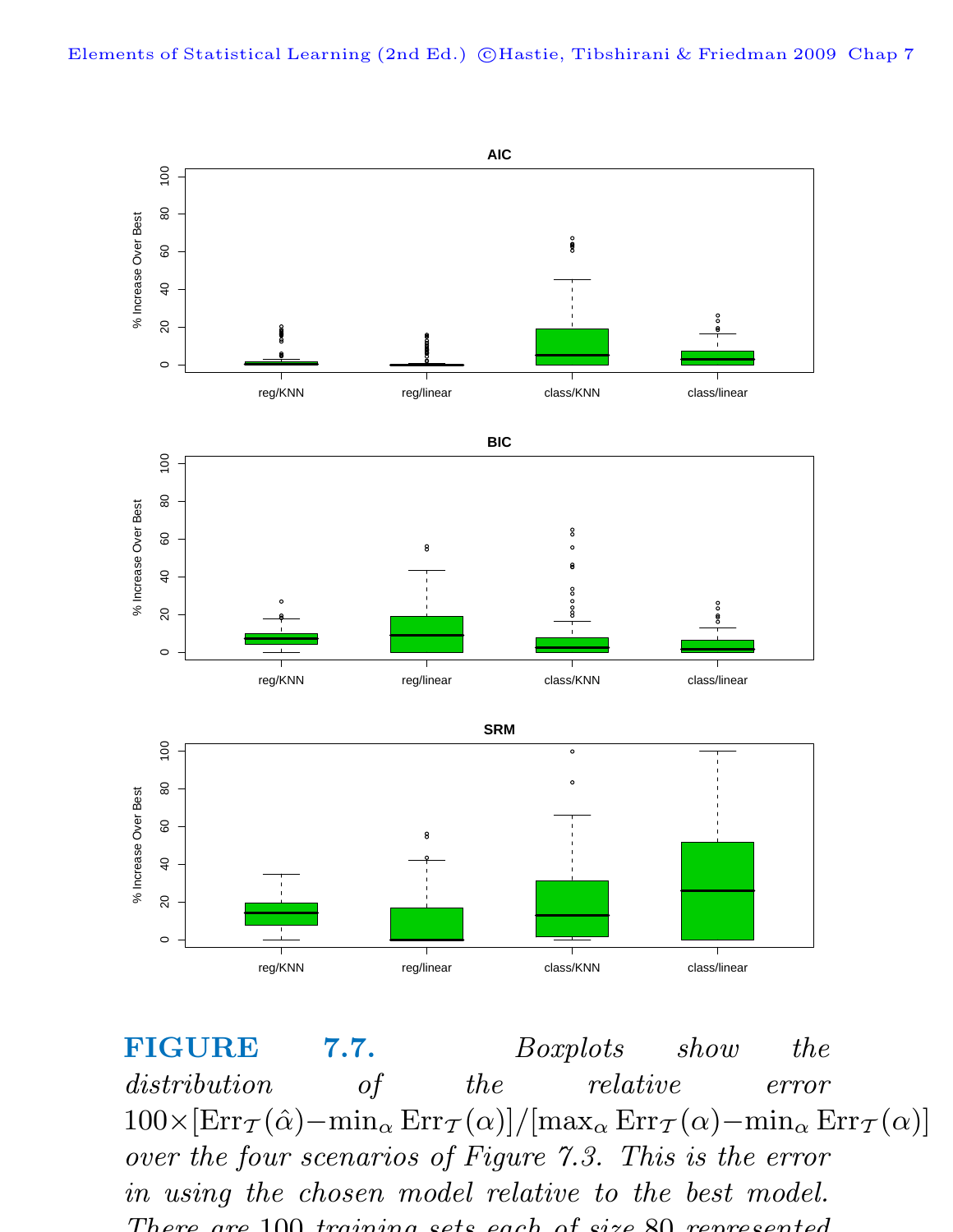

**FIGURE 7.8.** Hypothetical learning curve for a classifier on a given task: a plot of 1−Err versus the size of the training set N. With a dataset of 200 observations, 5-fold cross-validation would use training sets of size 160, which would behave much like the full set. However, with a dataset of 50 observations fivefold cross– validation would use training sets of size 40, and this would result in a considerable overestimate of prediction error.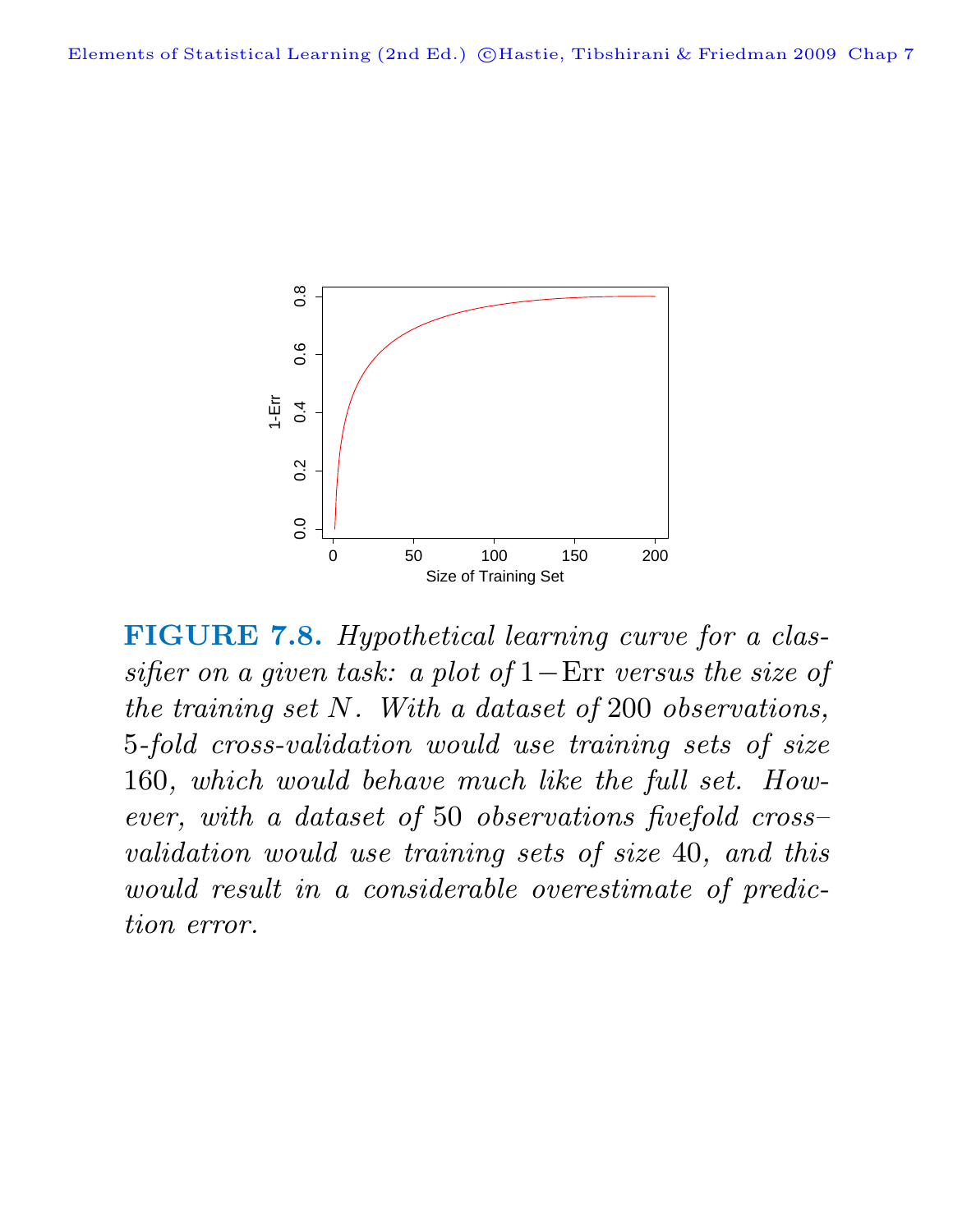

**FIGURE 7.9.** Prediction error (orange) and tenfold cross-validation curve (blue) estimated from a single training set, from the scenario in the bottom right panel of Figure 7.3.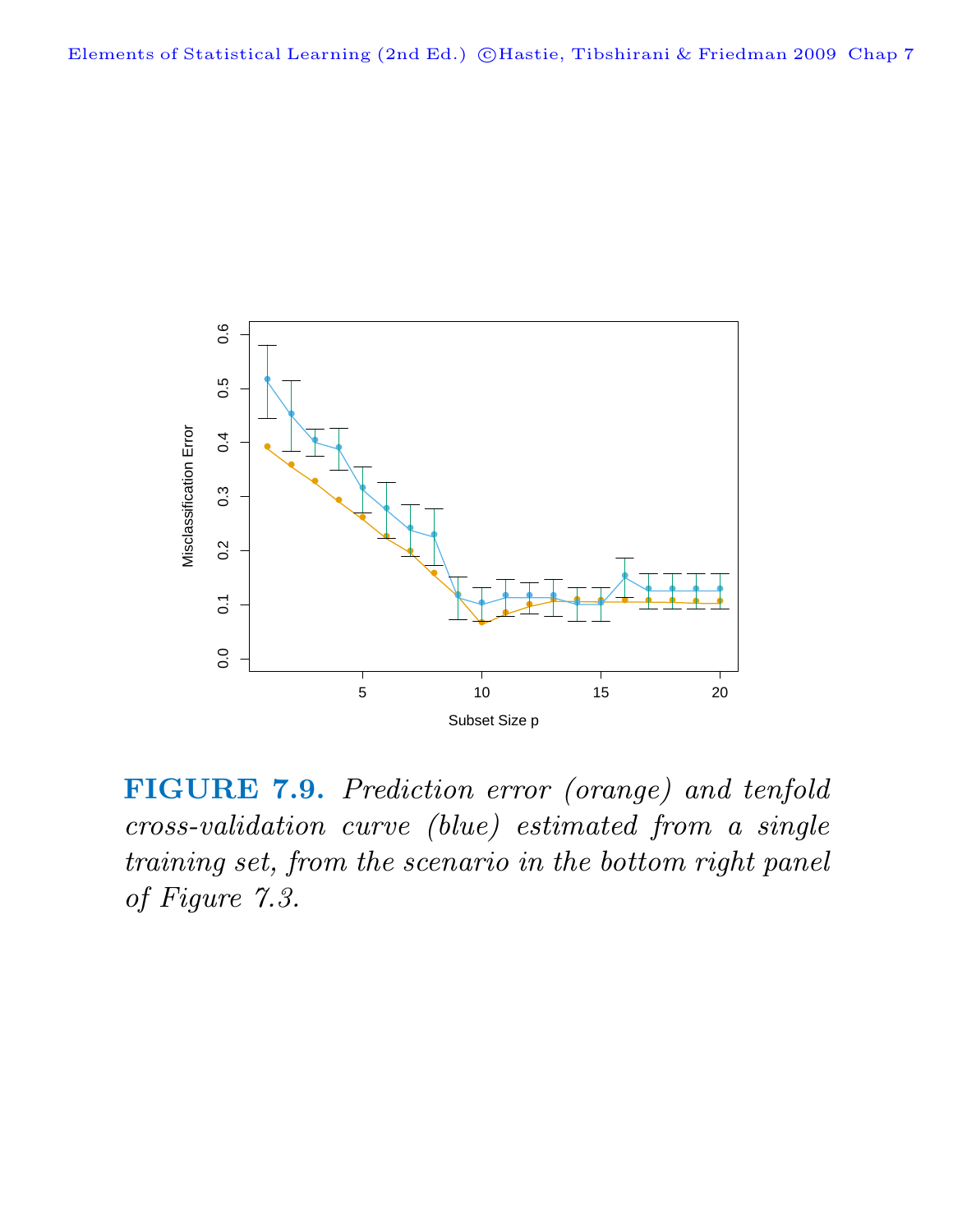

Correlations of Selected Predictors with Outcome



Correlations of Selected Predictors with Outcome

**FIGURE 7.10.** Cross-validation the wrong and right way: histograms shows the correlation of class labels, in 10 randomly chosen samples, with the 100 predictors chosen using the incorrect (upper red) and correct (lower green) versions of cross-validation.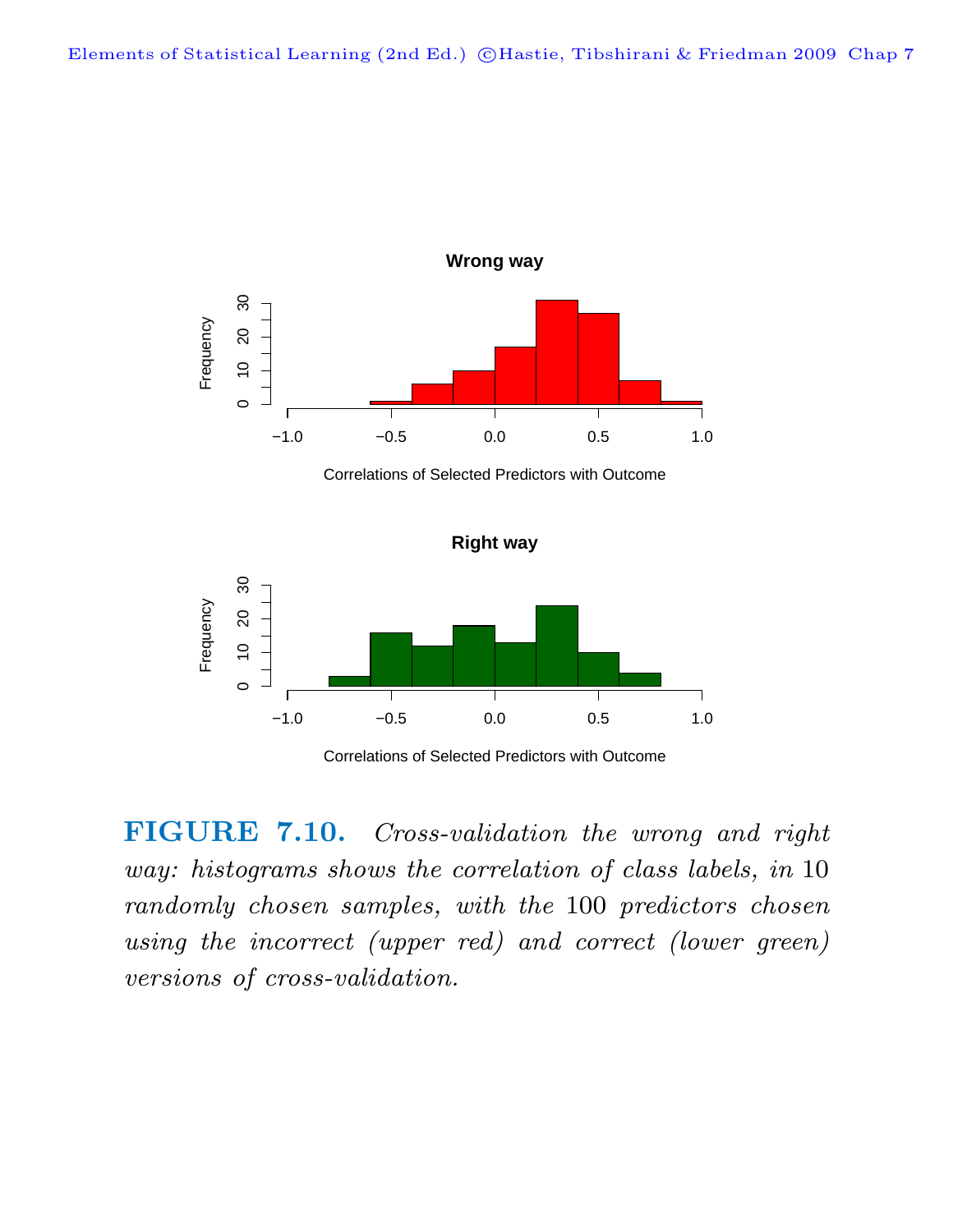

**FIGURE 7.11.** Simulation study to investigate the performance of cross validation in a high-dimensional problem where the predictors are independent of the class labels. The top-left panel shows the number of errors made by individual stump classifiers on the full training set (20 observations). The top right panel shows the errors made by individual stumps trained on a random split of the dataset into 4/5ths (16 observations) and tested on the remaining 1/5th (4 observations). The best performers are depicted by colored dots in each panel. The bottom left panel shows the effect of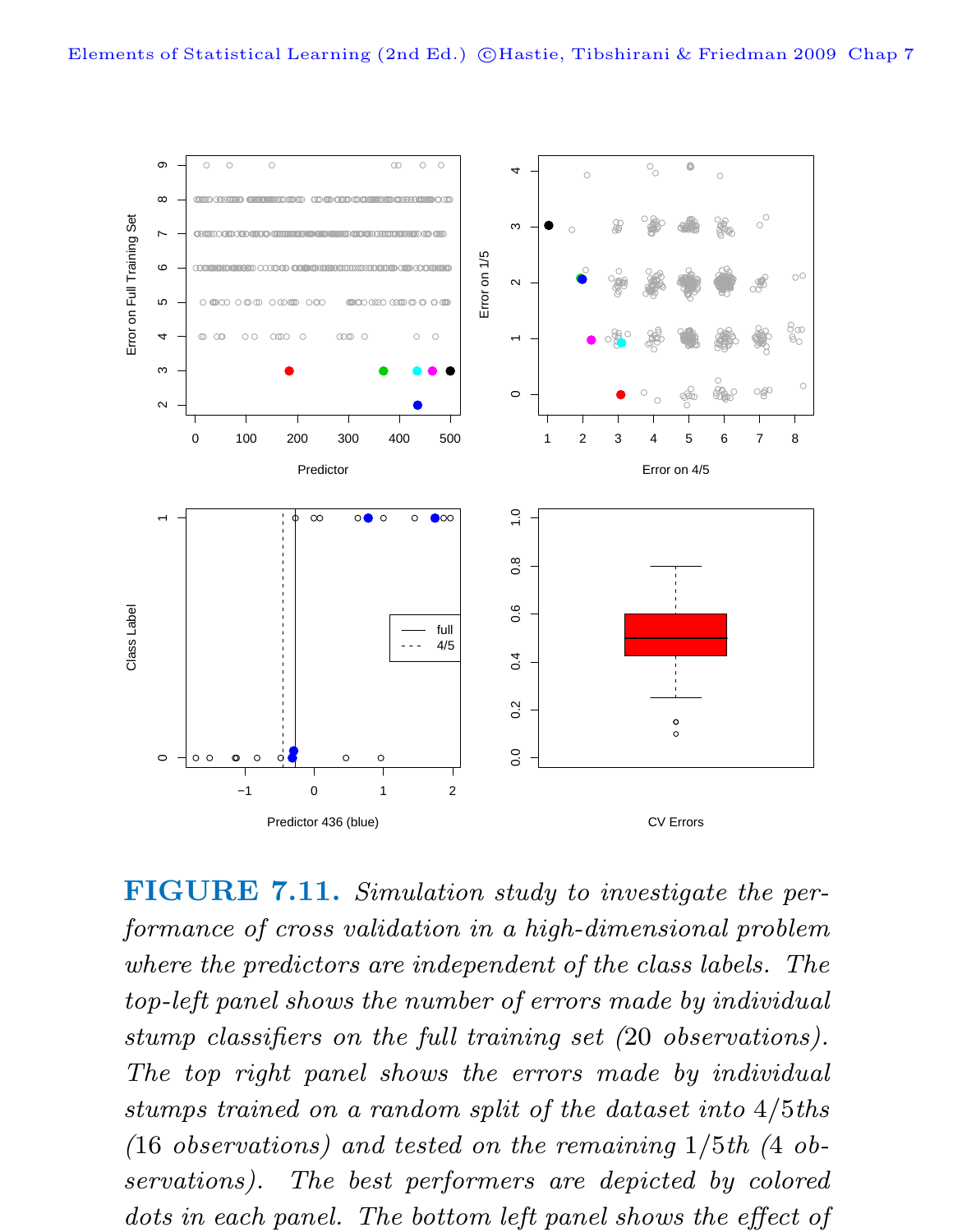

**FIGURE 7.12.** Schematic of the bootstrap process. We wish to assess the statistical accuracy of a quantity S(**Z**) computed from our dataset. B training sets  $\mathbf{Z}^{*b}, b = 1, \ldots, B$  each of size N are drawn with replacement from the original dataset. The quantity of interest S(**Z**) is computed from each bootstrap training set, and the values  $S(\mathbf{Z}^{*1}), \ldots, S(\mathbf{Z}^{*B})$  are used to assess the statistical accuracy of S(**Z**).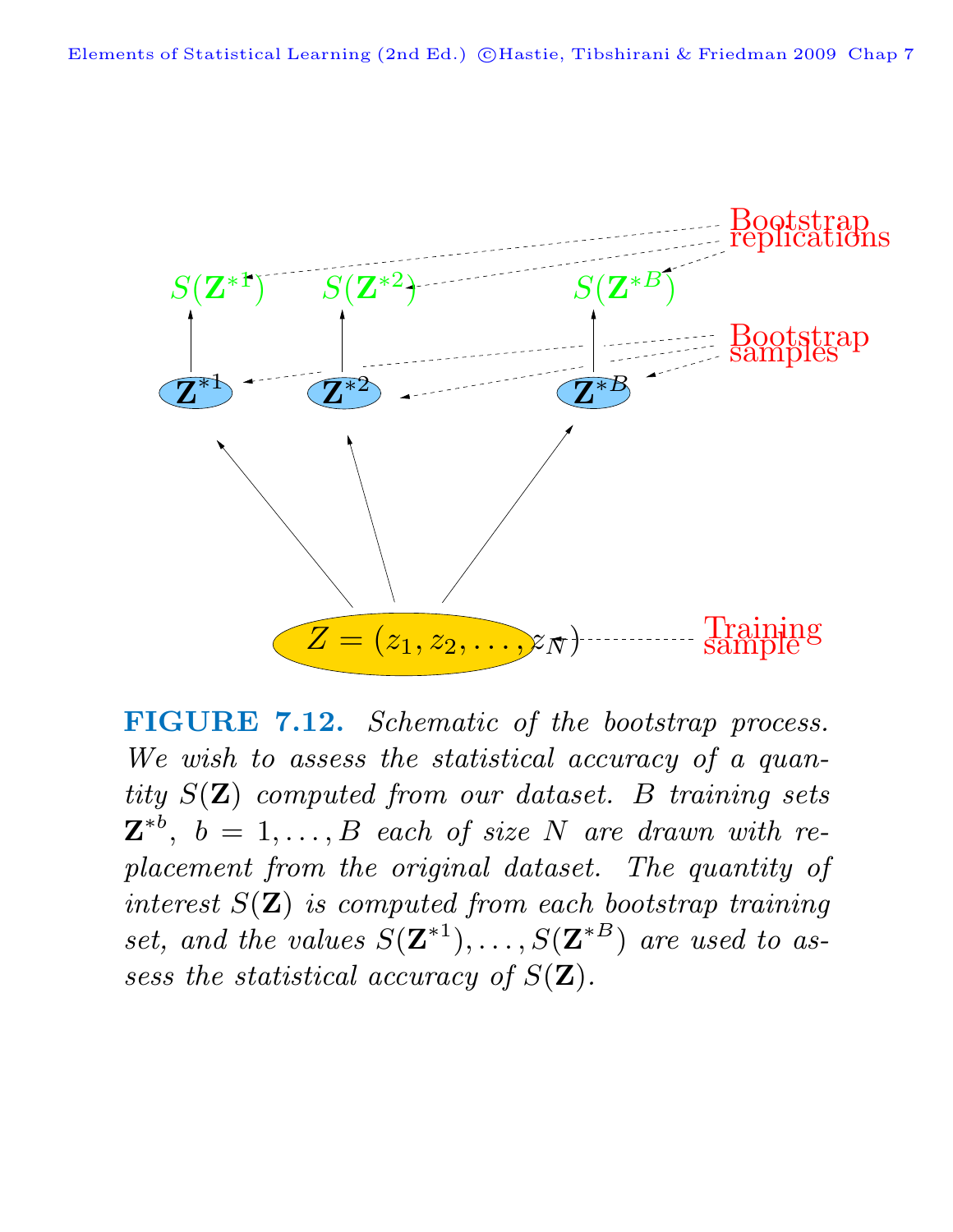

FIGURE 7.13. Boxplots show the distribution of the relative error  $100\cdot[\text{Err}_{\hat{\alpha}}-\min_{\alpha}\text{Err}(\alpha)]/[\max_{\alpha}\text{Err}(\alpha)-\min_{\alpha}\text{Err}(\alpha)]$ over the four scenarios of Figure 7.3. This is the error in using the chosen model relative to the best model. There are 100 training sets represented in each boxplot.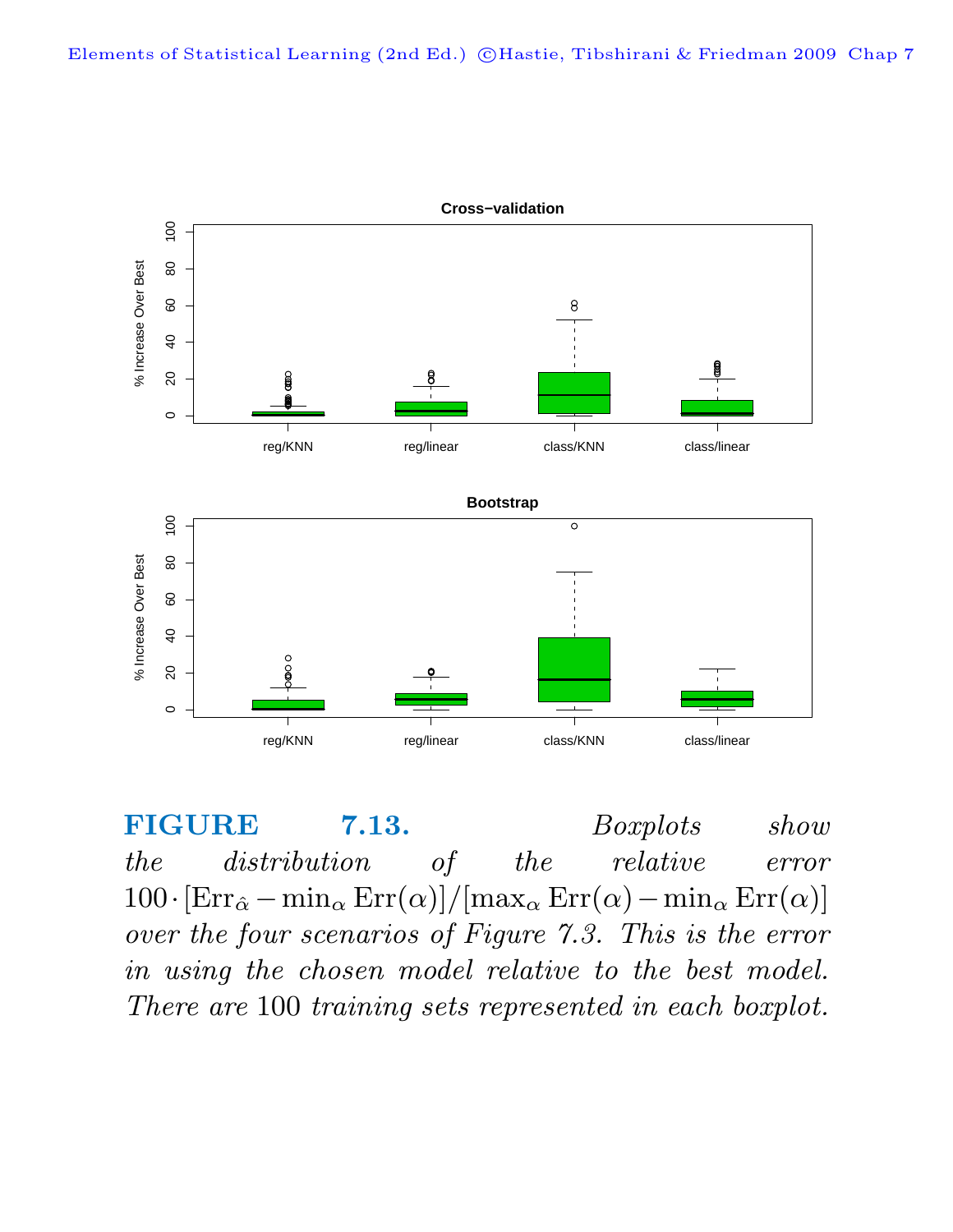

**FIGURE 7.14.** Conditional prediction-error  $Err_{\mathcal{T}}$ , 10-fold cross-validation, and leave-one-out cross-validation curves for a 100 simulations from the top-right panel in Figure 7.3. The thick red curve is the expected prediction error Err, while the thick black curves are the expected CV curves  $E<sub>T</sub>CV<sub>10</sub>$  and  $E<sub>T</sub>CV<sub>N</sub>$ . The lower-right panel shows the mean absolute deviation of the  $CV curves from the conditional error, E<sub>T</sub>|CV<sub>K</sub> - Err<sub>T</sub>|$ for  $K = 10$  (blue) and  $K = N$  (green), as well as from the expected error  $E_{\mathcal{T}}|CV_{10} - Err|$  (orange).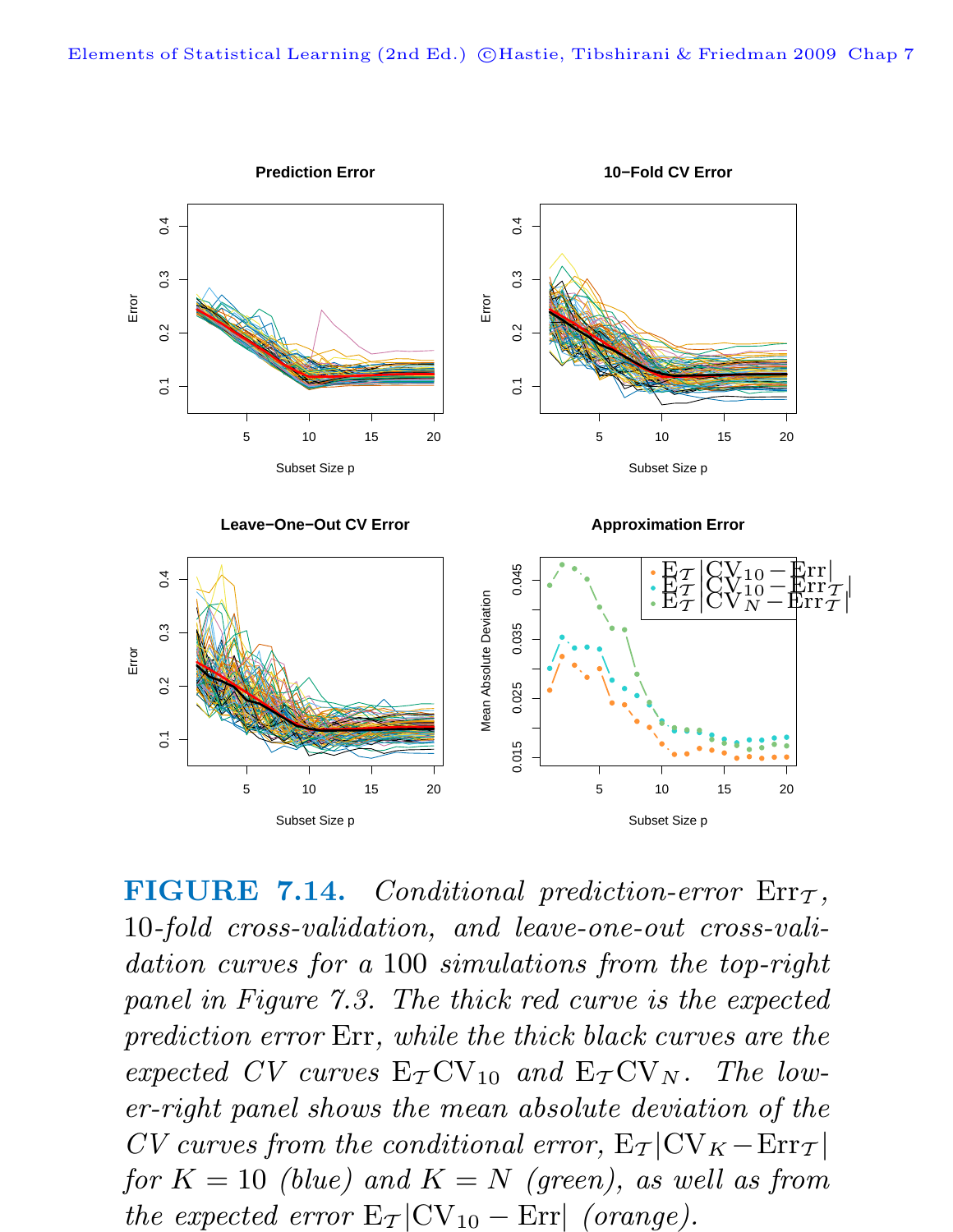Elements of Statistical Learning (2nd Ed.) ©Hastie, Tibshirani & Friedman 2009 Chap 7